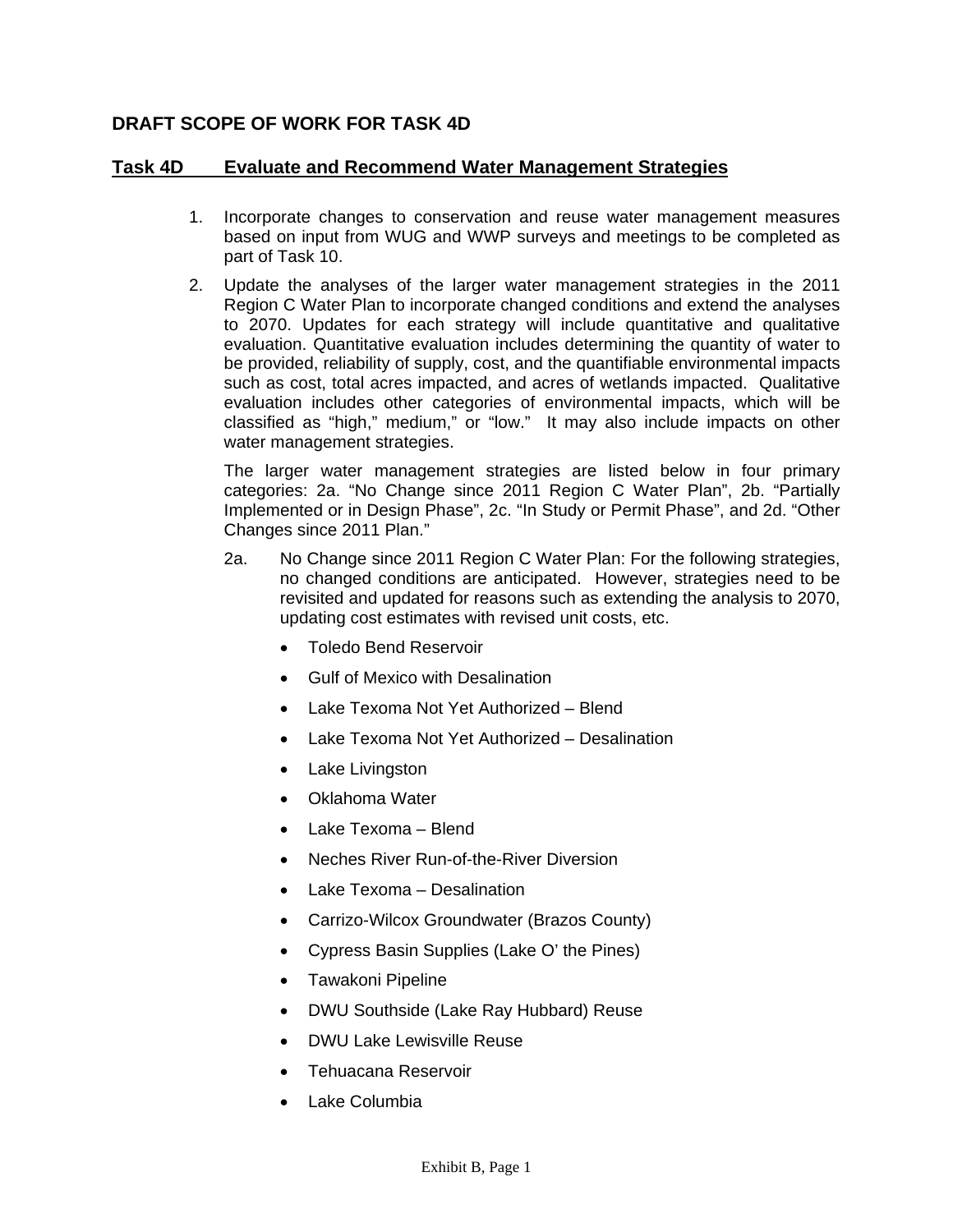- 2b. Partially Implemented or in Design Phase: The following strategies are known to be partially implemented or in design phase. Based on further study or design that has been done since publication of the *2011 Region C Water Plan*, these strategies should be revisited and updated accordingly. Updates may be made to supply amounts, cost estimates, expected in-service dates, etc.
	- Lake Palestine (DWU Integrated Pipeline with TRWD)
	- TRWD Wetlands
	- Main Stem Trinity River Pump Station
- 2c. In Study or Permit Phase: The following strategies are known to be in study or permitting phase. Based on further study that has been done since publication of the *2011 Region C Water Plan*, these strategies should be revisited and updated. Updates may be made to supply amounts, cost estimates, expected in-service dates, environmental impacts, etc.
	- Lower Bois d-Arc Creek Reservoir
	- Lake Ralph Hall and Reuse
- 2d. Other Changes since 2011 Plan

These strategies may change as a result of the Sulphur River Basin study that is in progress: The following strategies will be updated as part of the Sulphur River Basin study sponsored by the Army Corps of Engineers and the Sulphur River Basin Authority. The anticipated project schedule (as of February 2013) indicates that the study will be completed in early 2014. The strategies listed below will be updated for the Region C Water Plan to be consistent with the results of the Sulphur River Basin study.

- Wright Patman Lake System
- Wright Patman Lake Raise Conservation Pool
- Wright Patman Lake Texarkana
- Marvin Nichols Reservoir
- George Parkhouse Lake (North)
- George Parkhouse Lake (South)
- 3. Several of the larger existing Region C water management strategies rely on transporting water from one body of water to another. These strategies need to be re-evaluated in light of concerns regarding transmission of invasive species, introduction of perceived pollutants, and other regulatory issues. This task would develop alternative cost estimates for up to 20 water management strategies that take water directly to end-users. The first step in this analysis will be to determine which of the existing Region C water management strategies should be reevaluated to transmit water directly to end users.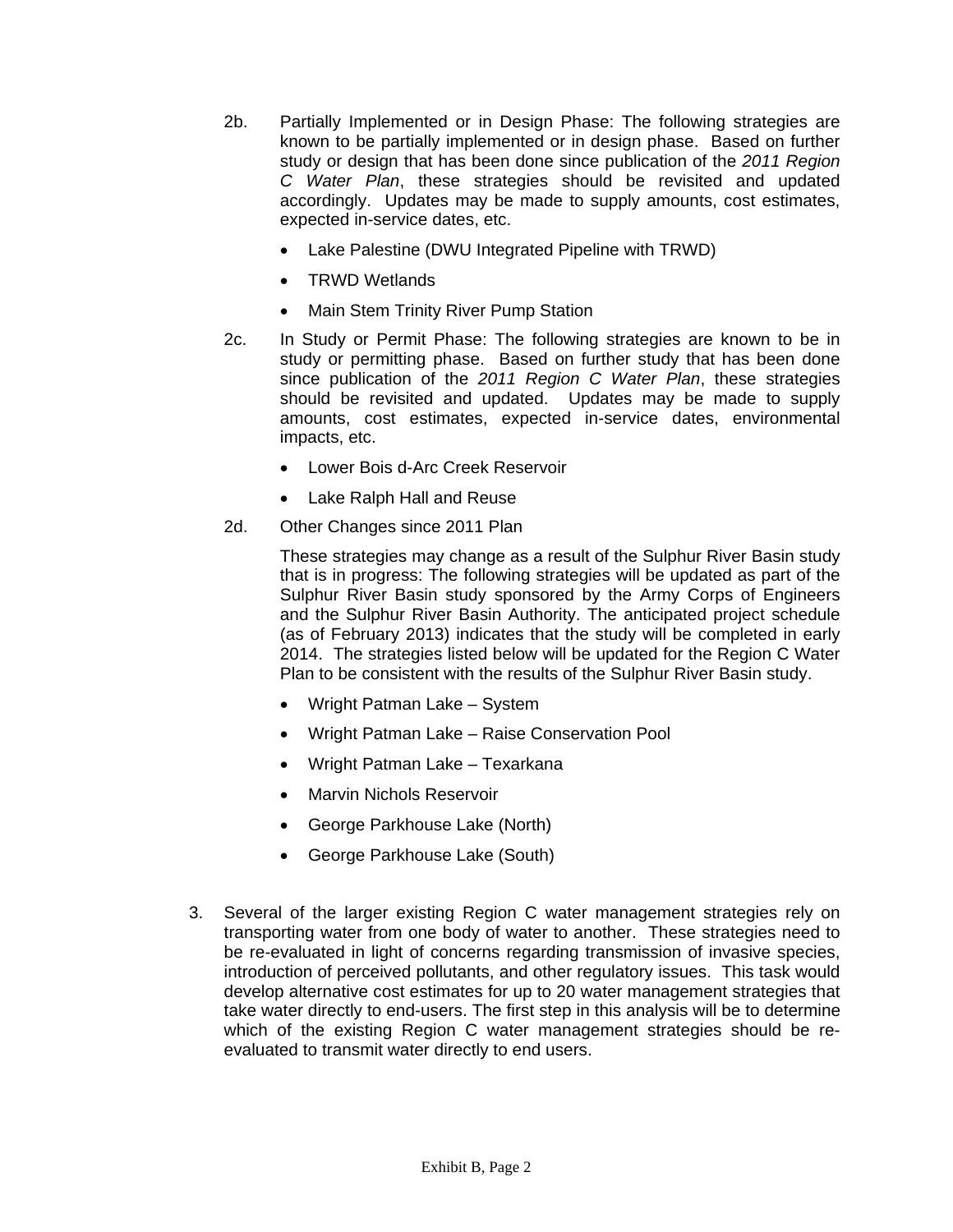- 4. Provide evaluation of recent data (6-years) to assess the effectiveness of reuse during drought years (years 2006 and 2011) in comparison to wetter years. Compare reuse supplies determined from this evaluation with estimated supplies from reuse water management strategies. Use results of this assessment to evaluate and modify, as appropriate, water management strategies associated with reuse.
- 5. Update the quantitative evaluation of supply that will be made available from and qualitative evaluation of other aspects of water management strategies in the 2011 Region C Water Plan, that are not included in Subtask ii above, to incorporate changed conditions and extend the analysis to 2070. Quantitative evaluation includes determining quantity of water to be provided, reliability of supply, cost, and the quantifiable environmental impacts such as cost, total acres impacted, and acres of wetlands impacted. Qualitative evaluation includes other categories of environmental impacts, which will be classified as "high," medium," or "low." It may also include impacts on other water management strategies.
	- 5a. Update evaluation of water management strategies for wholesale water providers.
	- 5b. Update evaluation of water management strategies for water user groups.
- 6. Update the quantitative evaluation of supply that will be made available from and qualitative evaluation of other aspects of alternative water management strategies in the 2011 Region C Water Plan to incorporate changed conditions and extend the analysis to 2070. Quantitative evaluation includes determining quantity of water to be provided, reliability of supply, cost, and the quantifiable environmental impacts such as cost, total acres impacted, and acres of wetlands impacted. Qualitative evaluation includes other categories of environmental impacts, which will be classified as "high," medium," or "low." It may also include impacts on other water management strategies.
- 7. Complete quantitative evaluation of supply that will be made available from and qualitative evaluation of other aspects of new recommended and new alternative water management strategies that were not in the 2011 Region C Water Plan. Quantitative evaluation includes determining quantity of water to be provided, reliability of supply, cost, and the quantifiable environmental impacts such as cost, total acres impacted, and acres of wetlands impacted. Qualitative evaluation includes other categories of environmental impacts, which will be classified as "high," medium," or "low." It may also include impacts on other water management strategies.
	- 7a. Evaluate new recommended and alternative water management strategies for wholesale water providers.
	- 7b. Evaluate new recommended and alternative water management strategies for water user groups.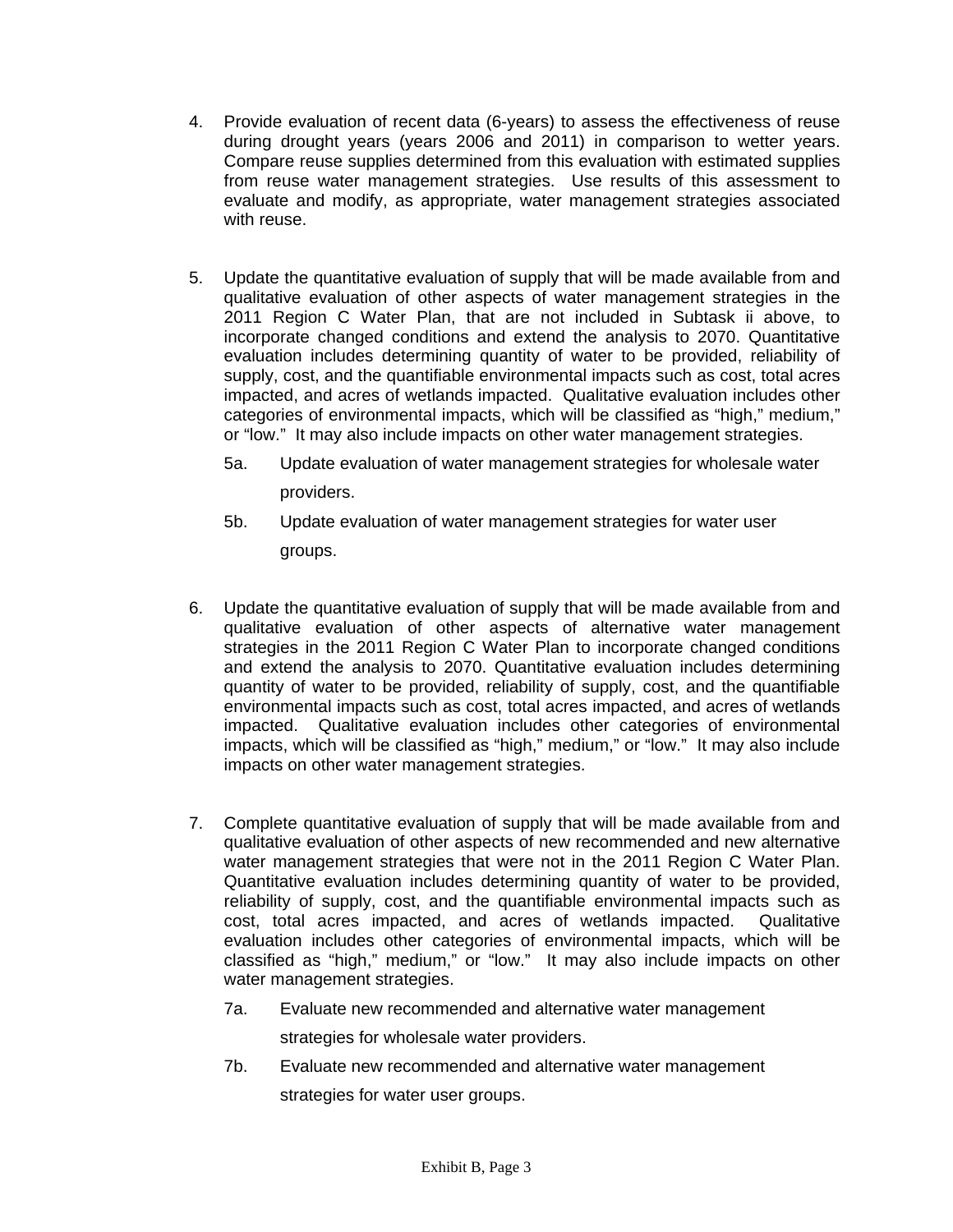- 8. Prepare a presentation of the recommended and alternative water management strategies for the 2016 Region C Water Plan for the Region C WPG.
- 9. Write the portion of the Initially Prepared 2016 Region C Water Plan that corresponds to Task 4D. The following sections will be written as part of this subtask:
	- 9a. Water Conservation and Reuse
	- 9b. Evaluation of Major Water Management Strategies
	- 9c. Recommended Water Management Strategies for Wholesale Water Providers
	- 9d. Recommended Water Management Strategies for Water User Groups by County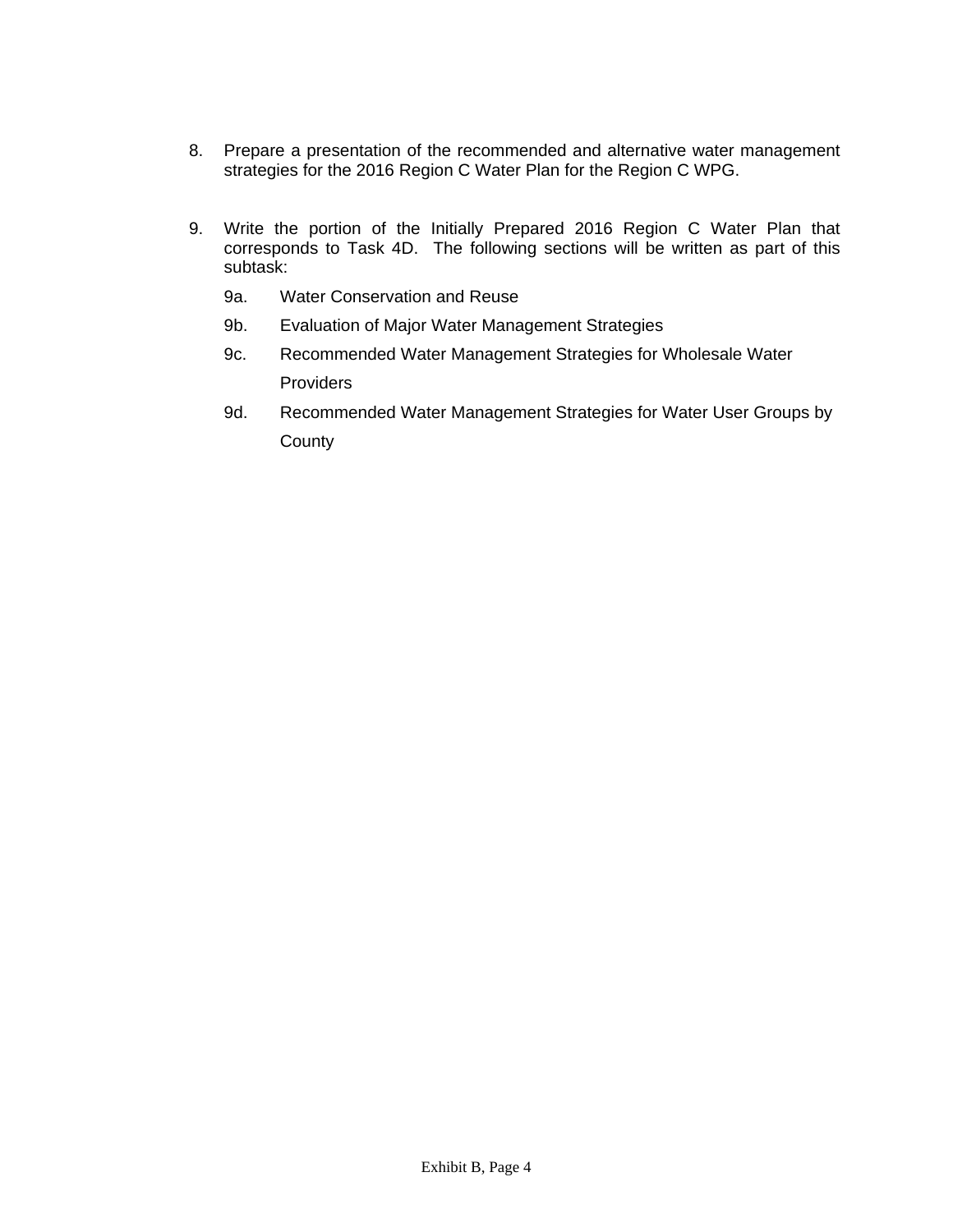|    | A            | $\overline{R}$                            | $\mathsf{C}$                       | D.                                                                                                                              | F.                                                                                                                                                                                                                                                                                                                                                                                                                                                                                                                                                                                                                                                                                                                                                                                                                                                                                                                                                                            | - F                                                                                                                                                                                                                                                                                       |    | G                   | H                                                                                                  | $\blacksquare$                                                         |
|----|--------------|-------------------------------------------|------------------------------------|---------------------------------------------------------------------------------------------------------------------------------|-------------------------------------------------------------------------------------------------------------------------------------------------------------------------------------------------------------------------------------------------------------------------------------------------------------------------------------------------------------------------------------------------------------------------------------------------------------------------------------------------------------------------------------------------------------------------------------------------------------------------------------------------------------------------------------------------------------------------------------------------------------------------------------------------------------------------------------------------------------------------------------------------------------------------------------------------------------------------------|-------------------------------------------------------------------------------------------------------------------------------------------------------------------------------------------------------------------------------------------------------------------------------------------|----|---------------------|----------------------------------------------------------------------------------------------------|------------------------------------------------------------------------|
|    | Region       | <b>Overall TWDB</b><br><b>Task Number</b> | SubTask / WMS<br>evaluation number | SubTask / WMS(s) Title                                                                                                          | SubTask Scope of Work Write-up                                                                                                                                                                                                                                                                                                                                                                                                                                                                                                                                                                                                                                                                                                                                                                                                                                                                                                                                                | <b>Deliverable</b>                                                                                                                                                                                                                                                                        |    | <b>Total Budget</b> | <b>SubTask Budget</b><br>[PARTIAL - For Phase 1<br>Only. All tasks to be<br>completed in Phase 2.] | <b>Remaining SubTask</b><br><b>Budget [To Complete in</b><br>Phase 2 ] |
|    | C            | 4D                                        | -1                                 | Update Conservation and Reuse Water<br><b>Management Strategies</b>                                                             | Incorporate changes to conservation and reuse water management measures based on input<br>from WUG and WWP surveys and meetings. [Partial completion in Phase 1]                                                                                                                                                                                                                                                                                                                                                                                                                                                                                                                                                                                                                                                                                                                                                                                                              | Water management strategy documentation will<br>include projected available supply from<br>conservation and reuse, environmental factors,<br>engineering & costing considerations, and<br>implementation issues.                                                                          | Ŝ. | $50,660$ \$         | $30,396$ \$                                                                                        | 20,264                                                                 |
|    | C            | 4D                                        | $\overline{2}$                     | Update Larger WMS from 2011 Region C<br>Plan                                                                                    | Update the quantitative evaluation of supply that will be made available from and qualitative<br>evaluation of other aspects of larger water management strategies in the 2011 Region C Water<br>Plan to incorporate changed conditions and extend the analysis to 2070. Quantitative evaluation<br>includes determining quantity of water to be provided, reliability of supply, cost, and the<br>quantifiable environmental impacts such as cost, total acres impacted, and acres of wetlands<br>impacted. Qualitative evaluation includes other categories of environmental impacts, which will<br>be classified as "high," medium," or "low." It may also include impacts on other water<br>management strategies. [Partial completion in Phase 1] Larger water management strategies<br>from the 2011 Region C Water Plan are listed below and divided into categories: No Change,<br>Partially Implemented or in Design Phase, In Study or Permit Phase, Other Changes. | Water management strategy documentation will<br>include description and discussion of planned<br>facilities, firm DOR supply, environmental factors,<br>engineering & costing considerations, and<br>mplementation issues.                                                                |    |                     |                                                                                                    |                                                                        |
|    | C            | <b>4D</b>                                 | 2a                                 | No Change since 2011 Region C Water Plan                                                                                        | Toledo Bend Reservoir, Gulf of Mexico with Desalination, Lake Texoma Not Yet Authorized -<br>Blend, Lake Texoma Not Yet Authorized - Desalination, Lake Livingston, Lake Texoma - Blend,<br>Neches River Run-of-the-River Diversion, Lake Texoma - Desalination, Cypress Basin Supplies<br>(Lake O' the Pines), Tehuacana Reservoir, Lake Columbia, Carrizo-Wilcox Groundwater (Brazos<br>County), DWU Southside (Lake Ray Hubbard) Reuse, DWU Lake Lewisville Reuse, Lake Columbia,<br>Tawakoni Pipeline                                                                                                                                                                                                                                                                                                                                                                                                                                                                     |                                                                                                                                                                                                                                                                                           |    | $83,964$ \$         | $53,851$ \$                                                                                        | 30,113                                                                 |
|    | C            | 4D                                        | 2 <sub>b</sub>                     | <b>Partially Implemented or in Design Phase</b>                                                                                 | Lake Palestine (DWU Integrated Pipeline with TRWD), TRWD Wetlands, Main Stem Trinity River<br><b>Pump Station</b>                                                                                                                                                                                                                                                                                                                                                                                                                                                                                                                                                                                                                                                                                                                                                                                                                                                             |                                                                                                                                                                                                                                                                                           |    | $15,743$ \$         | $7,871$ \$                                                                                         | 7,872                                                                  |
|    | $\mathsf{C}$ | <b>4D</b>                                 | 2c                                 | <b>In Study or Permit Phase</b>                                                                                                 | Lower Bois d'Arc Creek Reservoir, Lake Ralph Hall and Reuse                                                                                                                                                                                                                                                                                                                                                                                                                                                                                                                                                                                                                                                                                                                                                                                                                                                                                                                   |                                                                                                                                                                                                                                                                                           |    | $10,496$ \$         | $5,248$ \$                                                                                         | 5,248                                                                  |
|    | C            | 4D                                        | 2d                                 | <b>Other Changes since 2011 Plan</b>                                                                                            | Wright Patman Lake - System, Wright Patman Lake - Raise Flood Pool, Wright Patman Lake -<br>Texarkana, Marvin Nichols Reservoir, George Parkhouse Lake (North), George Parkhouse Lake<br>(South)                                                                                                                                                                                                                                                                                                                                                                                                                                                                                                                                                                                                                                                                                                                                                                              |                                                                                                                                                                                                                                                                                           |    | $31,487$ \$         |                                                                                                    | 31,487                                                                 |
|    | C            | 4D                                        | 3                                  | <b>Evaluate Cost Impacts of Transmitting</b><br>Water from Source to WTP in lieu of<br><b>Transporting to Another Reservoir</b> | Several larger Region C water management strategies rely on transporting water from one body<br>of water to another. These strategies need to be re-evaluated in light of concerns regarding<br>transmission of invasive species, introduction of perceived pollutants, and other regulatory<br>issues. This task would develop alternative cost estimates for up to 20 water management<br>strategies that take water directly to end-users. [Partial completion in Phase 1]                                                                                                                                                                                                                                                                                                                                                                                                                                                                                                 | Description of facilities, description of changes to<br>facilities, engineering and cost considerations and<br>impacts, implementation issues, environmental<br>factors                                                                                                                   |    | 107,880 \$          | $95,000$ \$                                                                                        | 12,880                                                                 |
|    | C            | 4 <sub>D</sub>                            |                                    | Effectiveness of reuse during drought years<br>compared to estimated supplies from reuse<br>WMSs                                | Provide evaluation of recent data (6-years) to assess the effectiveness of reuse during drought<br>years (years 2006 and 2011) in comparison to wetter years. Compare reuse supplies determined<br>from this evaluation with estimated supplies from reuse water management strategies. Use<br>results of this assessment to evaluate and modify, as appropriate, water management strategies<br>associated with reuse.                                                                                                                                                                                                                                                                                                                                                                                                                                                                                                                                                       | Description and discussion of reuse projects, how<br>much reuse supply was available from these<br>projects in 2006 and 2011, how those amounts<br>compare to supply in wetter years and how much<br>is expected on a reliable basis based on previous<br>studies of the reuse strategies |    | $30,000$ \$         |                                                                                                    | 30,000                                                                 |
|    | $\mathsf{C}$ | 4D                                        | 5                                  | Update analysis of all other WMSs in the<br>2011 Plan that are not covered in Task 4D.2.                                        | Update the quantitative evaluation of supply that will be made available from and qualitative<br>evaluation of other aspects of water management strategies in the 2011 Region C Water Plan to<br>incorporate changed conditions and extend the analysis to 2070. Quantitative evaluation<br>includes determining quantity of water to be provided, reliability of supply, cost, and the<br>quantifiable environmental impacts such as cost, total acres impacted, and acres of wetlands<br>impacted. Qualitative evaluation includes other categories of environmental impacts, which will<br>be classified as "high," medium," or "low." It may also include impacts on other water<br>management strategies.                                                                                                                                                                                                                                                               | Water management strategy documentation will<br>include description and discussion of planned<br>facilities, firm DOR supply, environmental factors,<br>engineering & costing considerations, and<br>implementation issues.                                                               |    |                     |                                                                                                    |                                                                        |
|    | C            | 4D                                        | 5a                                 | <b>Strategies for WWPs</b>                                                                                                      |                                                                                                                                                                                                                                                                                                                                                                                                                                                                                                                                                                                                                                                                                                                                                                                                                                                                                                                                                                               |                                                                                                                                                                                                                                                                                           |    | $69,820$ \$         | $\sim$                                                                                             | 69,820                                                                 |
| 14 | $\mathsf{C}$ | 4D                                        | 5b                                 | <b>Strategies for WUGs</b>                                                                                                      |                                                                                                                                                                                                                                                                                                                                                                                                                                                                                                                                                                                                                                                                                                                                                                                                                                                                                                                                                                               |                                                                                                                                                                                                                                                                                           |    | 160,220 \$          | $\sim$                                                                                             | 160,220                                                                |
|    | $\mathsf{C}$ | 4D                                        | 6                                  | Update analysis of alternative WMSs in the<br><b>2011 Plan</b>                                                                  | Update the quantitative evaluation of supply that will be made available from and qualitative<br>evaluation of other aspects of alternative water management strategies in the 2011 Region C<br>Water Plan to incorporate changed conditions and extend the analysis to 2070. Quantitative<br>evaluation includes determining quantity of water to be provided, reliability of supply, cost, and<br>the quantifiable environmental impacts such as cost, total acres impacted, and acres of wetlands<br>impacted. Qualitative evaluation includes other categories of environmental impacts, which will<br>be classified as "high," medium," or "low." It may also include impacts on other water<br>management strategies.                                                                                                                                                                                                                                                   | Water management strategy documentation will<br>include description and discussion of planned<br>facilities, firm DOR supply, environmental factors,<br>engineering & costing considerations, and<br>implementation issues.                                                               |    | $150,880$ \$        |                                                                                                    | 150,880                                                                |